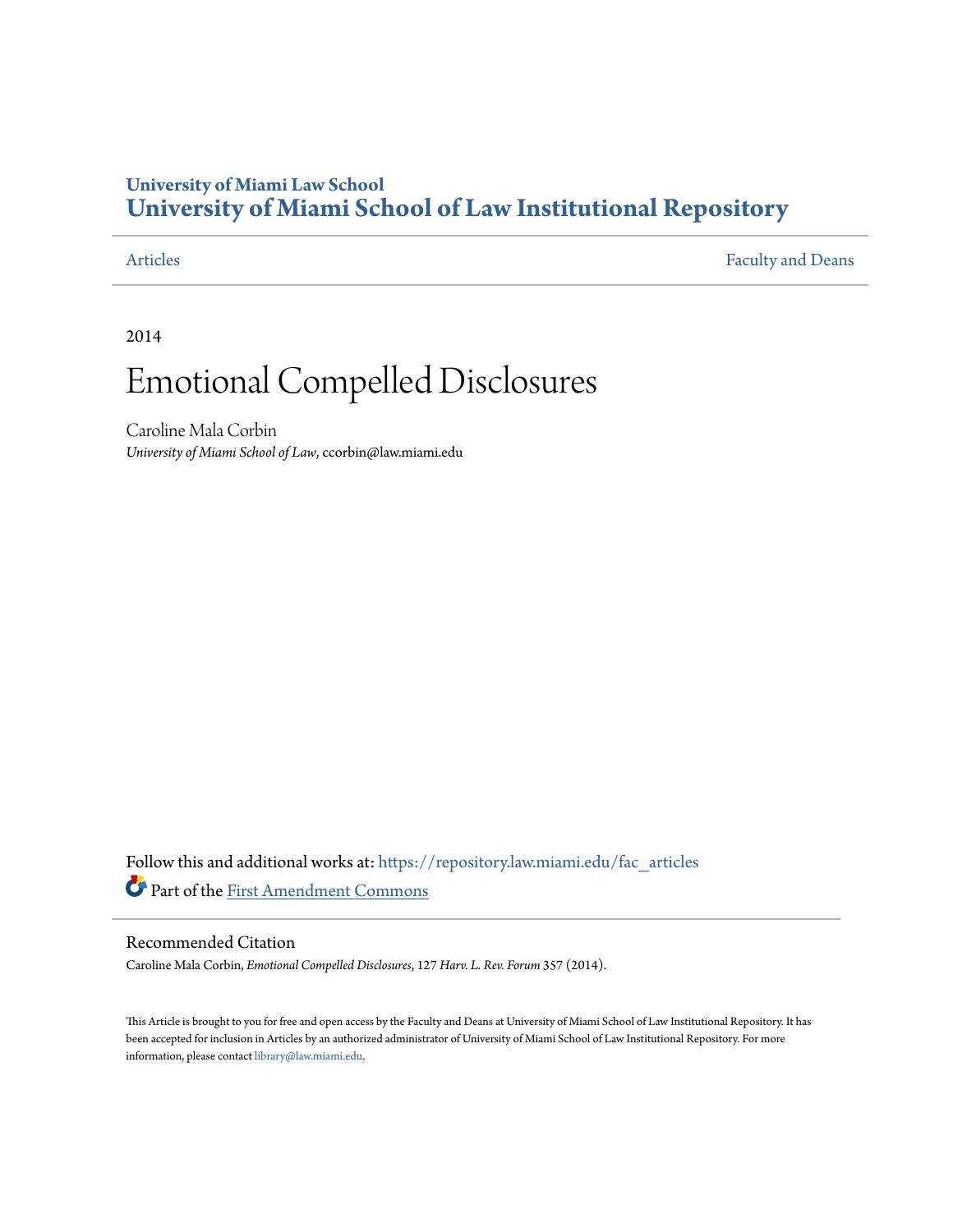#### EMOTIONAL COMPELLED DISCLOSURES

#### *Caroline Mala Corbin*<sup>∗</sup>

#### **INTRODUCTION**

There is much that Professor Rebecca Tushnet and I agree on when it comes to emotion and compelled speech.<sup>1</sup> Most fundamentally, we agree that emotion and reason are inextricably linked, and therefore government-compelled disclosures that provoke emotional responses are not automatically suspect. Consequently, the D.C. Circuit was wrong to strike down mandatory cigarette warnings on the ground that they were emotional rather than purely factual.<sup>2</sup> We also both agree that the government should not be able to compel emotional speech, or really any speech, that is factually erroneous or misleading. For this reason alone, the government should not be able to require disclosures that suggest abortion causes depression or an increased risk of suicide, as these claims are patently false.3

For Tushnet, compelled disclosures, whether they be graphic cigarette warnings depicting the gruesome consequences of smoking or abortion counseling detailing the state's moral view on abortion, are fine as long as they are accurate and nonmisleading.4 Her thesis that from a Free Speech Clause perspective, only factually wrong or misleading emotional compelled speech is problematic — has the virtue of clarity. But it also has its limits. First, it defines deception too narrowly and overlooks that you can deceive and mislead with emotion as well as with facts. Second, if deceptive compelled speech triggers concern because it fails to respect the autonomy of its audience, then the government's goals, and not just its means, merit examination. Finally, a complete analysis of compelled disclosures must also consider the autonomy of the compelled speaker.

#### I. DECEPTION

Tushnet rightly condemns deceptive disclosures that are factually false or misleading. I would, however, define deceptive more broadly

–––––––––––––––––––––––––––––––––––––––––––––––––––––––––––––

Professor of Law, University of Miami School of Law.

<sup>1</sup> *See generally* Caroline Mala Corbin, *Compelled Disclosures*, 65 ALA. L. REV. (forthcoming 2014).

<sup>2</sup> *See* R.J. Reynolds Tobacco Co. v. FDA, 696 F.3d 1205 (D.C. Cir. 2012). 3 *See* Rebecca Tushnet, *More than a Feeling: Emotion and the First Amendment*, 127 HARV. L. REV. 2392, 2415 & n.110 (2014). 4 *Id.* at 2432.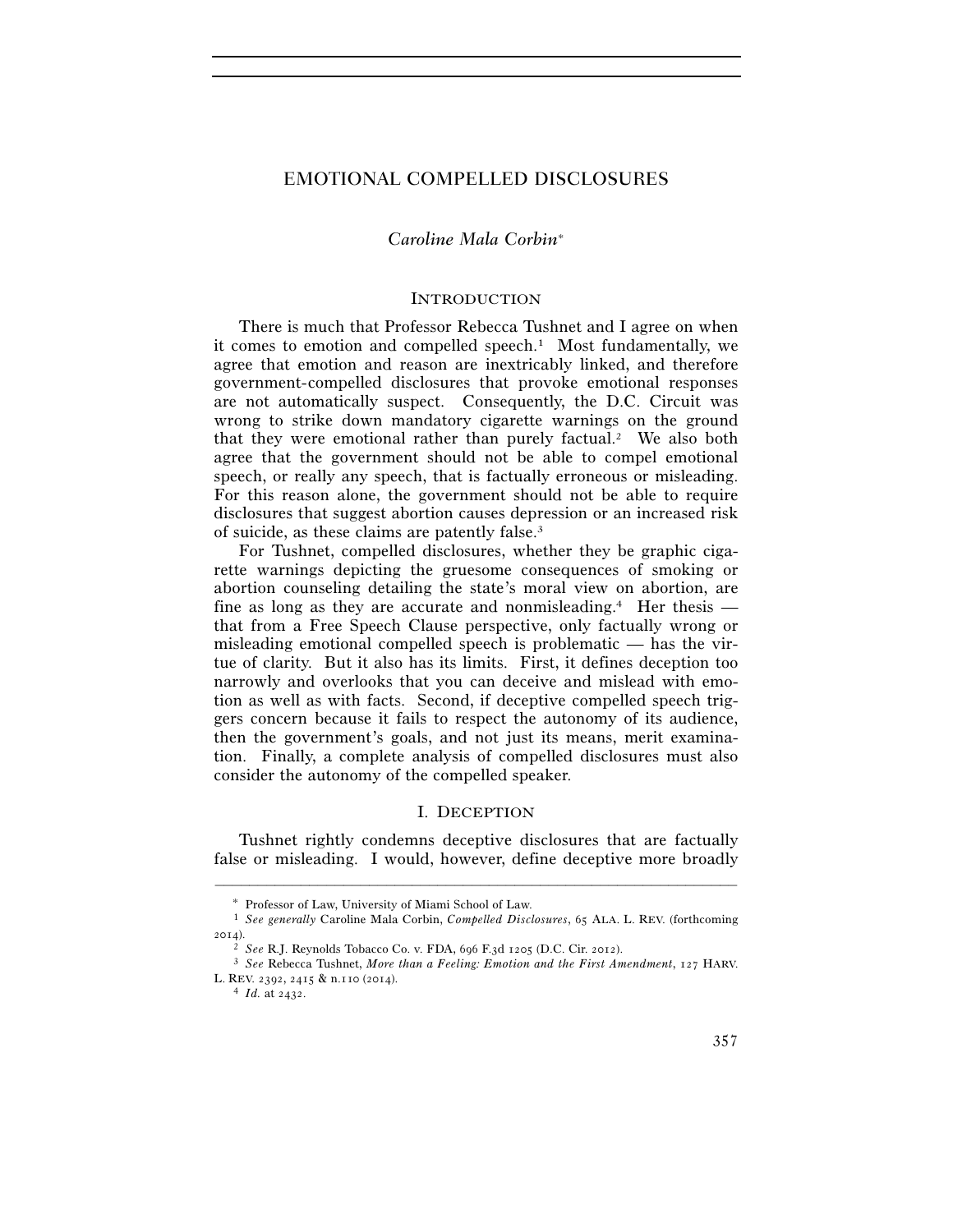to also encompass compelled speech that is, for want of a better phrase, emotionally false or misleading. By that I mean compelled disclosures that intentionally exploit certain heuristics, including affect heuristics. A heuristic is a cognitive shortcut. Because our minds are overwhelmed with information, they have developed these shortcuts to help process all that information. While often accurate, heuristics can also lead to predictable errors. For example, one shortcut advertisers regularly use is to make you like something not by virtue of its own merits, but by associating it with something else that you already like. It is the difference between trying to persuade you to buy a toaster with a beautiful picture of the toaster, and trying to persuade with a picture of a beautiful woman draped over the toaster. The latter is intentionally taking advantage of a cognitive shortcut. Just as it is manipulative to intentionally provide false information (making people think positively about the toaster by falsely stating \*chefs love this toaster\*), it is manipulative to intentionally exploit certain cognitive shortcuts (making people think positively about the toaster by associating it with a \*sexy woman\*). Both compelled disclosures lead the audience to draw conclusions they would not otherwise have drawn.

I think most, if perhaps not all, of the tobacco images proposed by the FDA fall into the legitimate use of emotion category. That is, any emotional response is due to the merits of the claim, rather than intentional exploitation of an affect heuristic. You don't recoil from smoking because it has been associated with something you already view negatively and you are transferring these negative emotions onto smoking. Rather, you recoil from smoking because the image of the diseased lung or cancerous mouth depicts the actual consequences of smoking. Any negative reaction is not mapped onto smoking from another source, but stems from the smoking itself.

Tushnet points to my hesitation in finding that all FDA-mandated images satisfy this criterion to conclude that this distinction is unworkable. It is true that the line-drawing may be difficult. Nevertheless, I am not comfortable having no line at all. Tushnet believes that government mandates are not likely to associate completely unrelated things, like the harms of smoking and maggot-infested meat. I am not sure I trust the government that much, especially in the context of states' abortion regulations. If the government may intentionally exploit affect heuristics and put images of weeping women or maggot infested meat on cigarette packages, it opens the door to allowing the government to force women seeking abortions to look at images of weeping women or maggot-infested aborted fetuses. This deliberate exploitation undermines the decisional autonomy at the heart of free speech jurisprudence.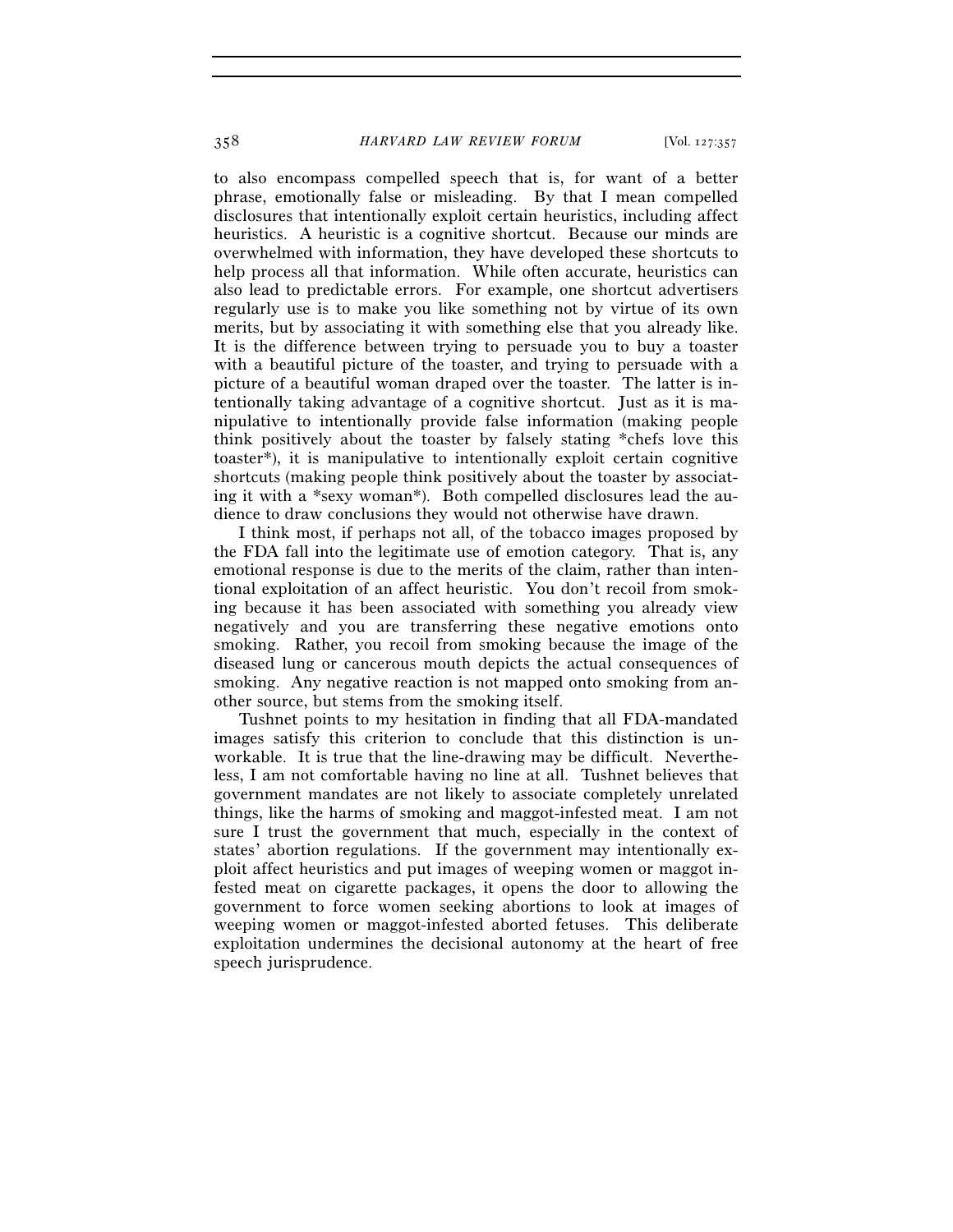2014] *EMOTIONAL COMPELLED DISCLOSURES* 359

#### II. GOALS OF COMPELLED DISCLOSURES

If decisional autonomy is what is at stake, then the state's goals should matter. Tushnet disagrees: Provided the compelled disclosures are not deceptive, the government may, for example, equally seek to deter abortion as smoking. As long as the audience can ultimately decide whether to abort or to smoke, their autonomy remains intact.

I suspect her thesis is again propelled by the problem of linedrawing. Without doubt, there are difficult lines to draw. I even agree that some, such as the distinction between compelled disclosures meant to inform and those meant to persuade, are impossible. At the same time, I think Tushnet is too quick to reject that autonomy might also be implicated by government interference with the decisionmaking process as well as the ultimate decision. After all, decisionmaking is not limited to making the final decision but includes choosing what to consider in making that decision. Consequently, I think there are differences, and differences that matter in terms of decisional autonomy, between the government trying to persuade someone not to smoke because smoking is harmful and the government trying to persuade someone not to have an abortion because abortion is tantamount to murder.5

First, the two goals differ in that one is based on uncontested facts and one is based on a contested moral proposition. Tushnet argues that my distinction between controversial and noncontroversial is untenable because in this day and age, everything is contested.6 I disagree that everything is up in the air. Such an argument is akin to claiming there is no difference between truth and falsity because everyone disputes everything.

The smoking disclosures attempt to persuade audiences to avoid smoking because smoking will make them (and those around them) sick. That smoking is addictive and causes various illnesses is not disputed. It is a well-established scientifically based fact. The abortion disclosures, on the other hand, attempt to persuade audiences to avoid abortion on the grounds that abortion kills an unborn baby. (Here, I have in mind laws like those in South Dakota that require doctors to tell women that an abortion will "terminate the life of a whole, separate, unique living human being."7) This is not uncontested fact. Rather, it is a moral if not religious viewpoint over which the country is deeply divided.

–––––––––––––––––––––––––––––––––––––––––––––––––––––––––––––

<sup>5</sup> Both goals seek to avoid harm, either to oneself or to others. Where the goals differ is in how the government reached the conclusion that the discouraged behavior (smoking or abortion) is harmful. 6 Tushnet, *supra* note 3, at 2427. 7 S.D. CODIFIED LAWS § 34-23A-10.1(1)(b) (2013).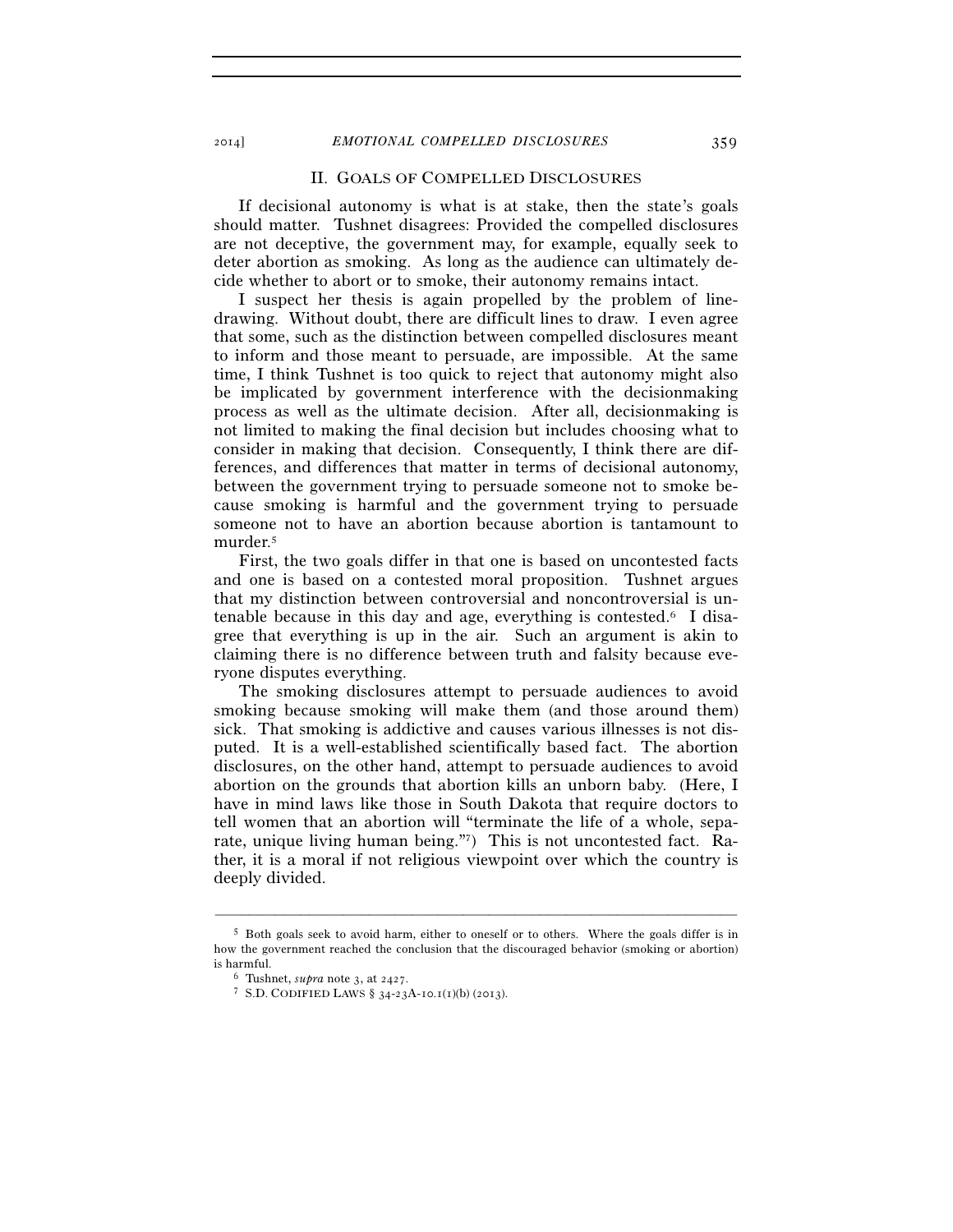Second, the two goals differ in that one promotes autonomy and one potentially undercuts it. Given that smoking is toxic and addictive, odds are it will enhance your autonomy to eschew it.8 Unlike smoking, an abortion can boost a woman's autonomy. As Justice Ginsburg has explained, the availability of abortion ensures "a woman's autonomy to determine her life's course, and thus to enjoy equal citizenship stature."9

Compared to forcing people to take note of undisputed facts, forcing people to listen to the government's moral/religious views resonates differently for autonomy, as does urging a course of action that might actually work against the audience's autonomy. Furthermore, if avoiding state orthodoxy is a prime free speech goal, then compelled disclosures that have the goal of foisting state orthodoxy onto a captive audience ought to set off free speech alarm bells.

#### III. SPEAKER AUTONOMY

That the government's goal is based on controversial moral considerations rather than uncontroversial facts also raises a compelled speech issue that Tushnet chose not to address in her paper, which is the free speech rights of the compelled speakers. State-mandated speech implicates the individual autonomy of the compelled speaker, as the right to control your speech can be violated as much by being forced to speak as by being silenced. And as the Supreme Court emphasized in *West Virginia State Board of Education v. Barnette*, 10 which held that the state cannot force students to recite the Pledge of Allegiance, and *Wooley v. Maynard*, 11 which held that the state cannot force drivers to carry the state's ideological message on their automobiles, the insult to autonomy is greater when the speaker does not share the government's viewpoint.

The compelled tobacco disclosures do not present this concern. There is no risk of infringing upon the individual autonomy of tobacco companies because they are corporations, not people. Forcing people to convey the government's message risks treating them as a means to an end and compromising the inherent dignity with which all humans are endowed. Although corporations are sometimes considered legal "persons," they are not, of course, actual people or like actual people.<sup>12</sup>

<sup>–––––––––––––––––––––––––––––––––––––––––––––––––––––––––––––</sup> 8 Granted, a few outliers may enjoy smoking precisely because of its danger, but these exceptions do not defeat the general proposition that avoiding addiction is autonomy-enhancing.<br><sup>9</sup> Gonzales v. Carhart, 550 U.S. 124, 172 (2007) (Ginsburg, J., dissenting).<br><sup>10</sup> 319 U.S. 624 (1943).<br><sup>11</sup> 430 U.S. 705 (1977).<br>

members are essentially alter egos, corporations and the people who comprise them are not. On